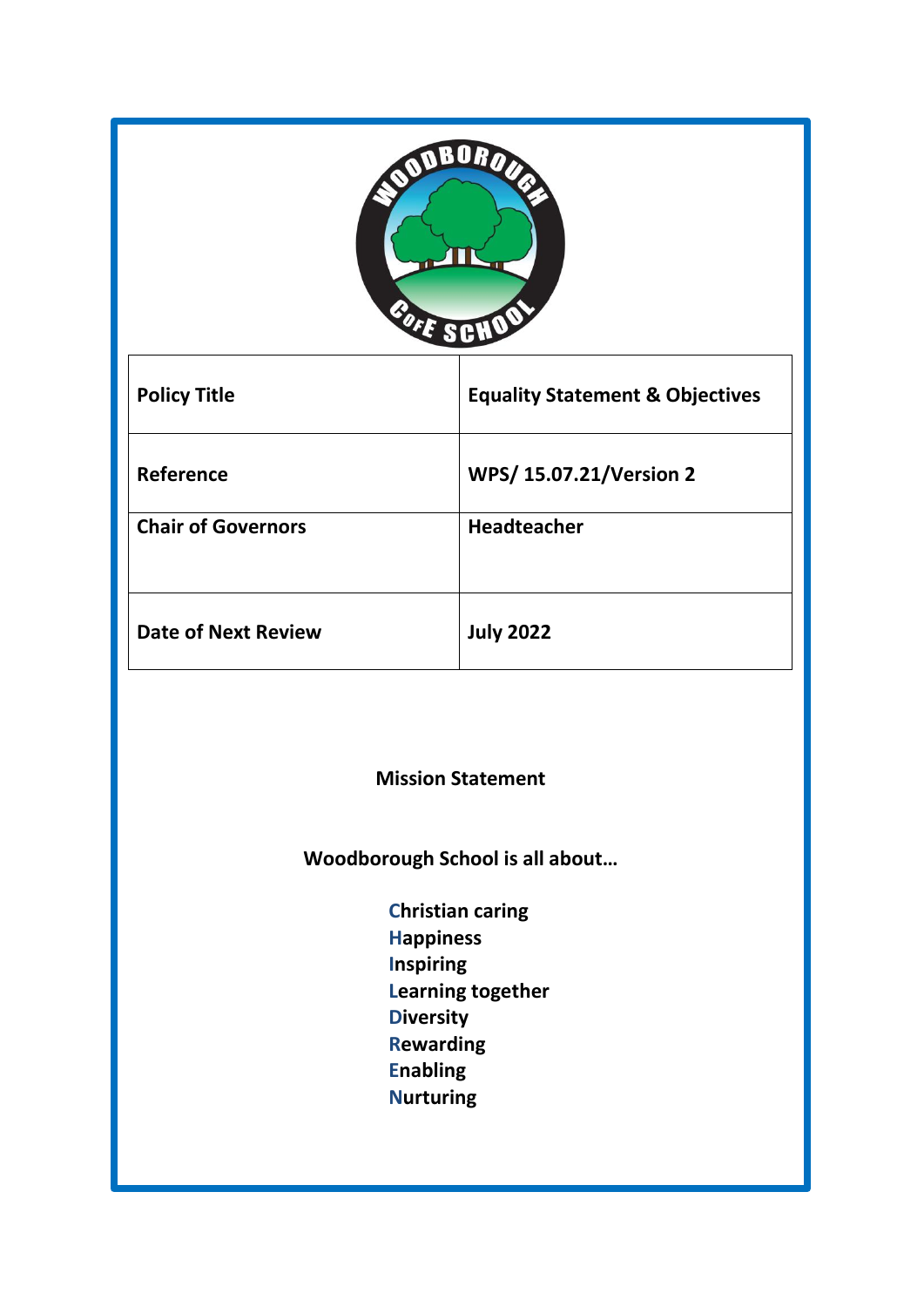# **Equalities Statement July 2021 Woodborough CE Primary School**

# **1. Woodborough CE Primary School's Aims and Values:**

Woodborough CE Primary School is committed to ensuring equality of opportunity and inclusivity for all members of our school community:

- pupils who attend the school;
- their families:
- those who are employed by the school;
- our visitors:
- other users of school facilities and services.

We celebrate and value diversity in our community. This is line with our core vision underpinned by Mission Statement.

This commitment recognises that people have different needs and we understand that treating people equally does not always involve treating everyone the same; we create inclusive processes and practices where the varying needs of individuals can be identified and met.

We aim to:

- maintain and promote a working partnership between the school, parents and community which fosters respect, honesty, truth, co-operation and tolerance.
- help our pupils understand the world in which they live, have mutual respect for the values of others and work together as a team.
- ensure that everyone, whatever their needs and capabilities, is included and catered for.
- value each individual and recognise and respond to the needs of all children.

## **2. Equality at Woodborough CE Primary School**

- 2.1 Woodborough CE Primary School is aware of its responsibilities under the Equality Act 2010, and of our Public Sector Equality Duty introduced by the Act, which extends to certain protected characteristics:
	- age
	- disability and health
	- ethnicity and race
	- gender
	- gender identity and transgender reassignment
	- marriage and civil partnership
	- pregnancy and maternity
	- religion and belief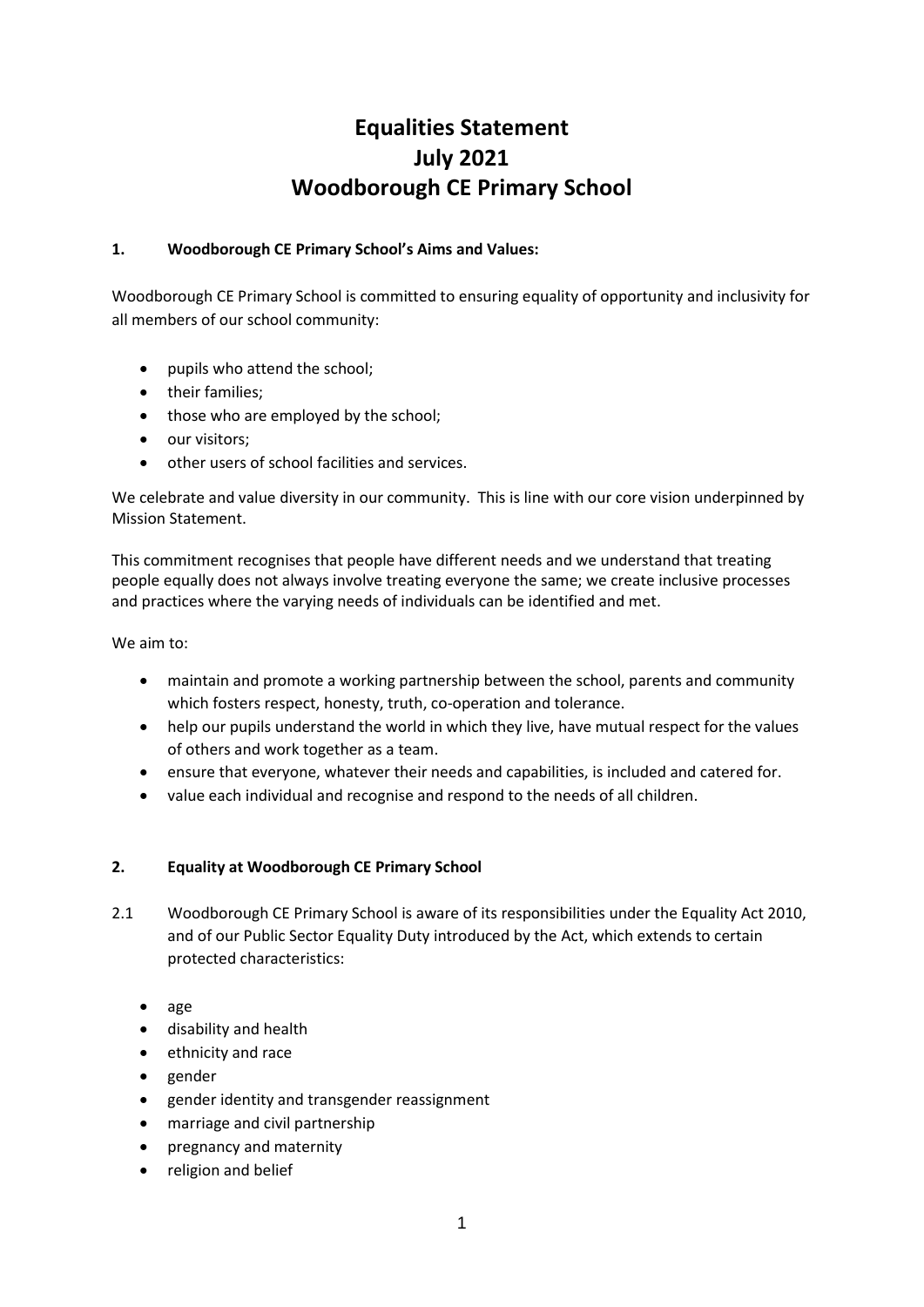sexual orientation

These are known as Protected Characteristics. In addition to the protected characteristics above, at Woodborough CE Primary School, we include:

- young children in care
- young carers
- pupils with special needs including high achievers, home language not English
- children with ECHPs
- pupils who are socio-economically disadvantaged
- Gypsy, Roma and children of traveller families

2.2 The Act gives us three general duties:

- to eliminate discrimination, harassment, victimisation and any other conduct that is prohibited by or under this Act;
- to advance equality of opportunity between persons who share a relevant protected characteristic and persons who do not share it;
- foster good relationships between persons who share a relevant protected characteristic and persons who do not share it.

All of our governors and staff are made aware of the need to have due regard to these general duties when making a significant decision (including the development of policies) and to assess whether it may have particular implications for people with particular protected characteristics.

- 2.3 We also have two specific duties:
	- to publish information which shows we have due regard for equalities, as defined by the Act; and
	- to publish at least one equality objective every four years. This should be specific and measurable and further the aims of the equality duty.
- 3. **Examples and evidence of how we are meeting each of the three elements of the Public Sector Equality Duty:**
- **3.1 to eliminate discrimination, harassment, victimisation and any other conduct that is prohibited by the Equality Act 2010:**
	- Reflected in our Ethos, Behaviour & Discipline and Anti-Bullying policies
- **3.2 to advance equality of opportunity between people who share a relevant protected characteristic and persons who do not share it.**
	- We use attainment data to assess how pupils with different characteristics are performing;
	- We identify and address barriers to the participation of particular groups in learning and enrichment activities.
	- We ensure the inclusion of positive, non-stereotypical images across the curriculum and in displays around the school.
- **3.3 to foster good relationships between persons who share a protected characteristic and those who do not**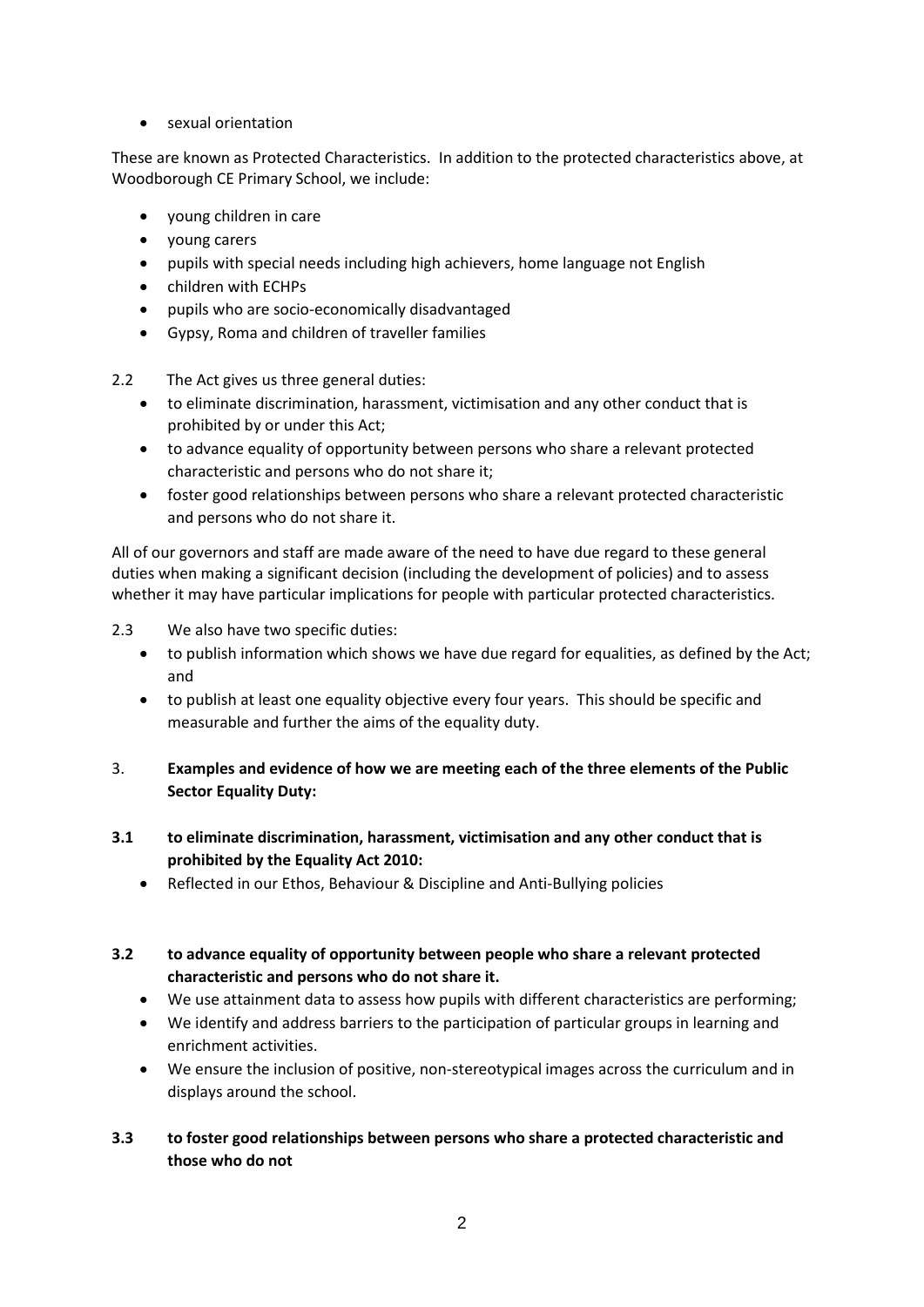- Our curriculum promotes tolerance and friendship, and the understanding of a range of religions and cultures.
- The curriculum is supported by resources that reflect the diverse communities of modern Britain.

# 4. **Our current Equality Objectives and how we are working towards them:**

Schools are required to update their published Equality Information each year, and in addition, must have at least one Equality Objective that the school can focus and work on for a period of up to four years.

# **Equality Objective 2017/18 – 2020/21**

This objective was set for our school and also reflected (and continues to reflect) current national

and local priorities. It was reviewed annually.

# **Objective: To address pupil mental health and wellbeing as part of our commitment to preventing mental health difficulties that may start in childhood but have a greater impact in adult life.**

*Reasons for objective: Academic attainment is important, but pupils also need to move on from this stage of their education feeling happy and self-confident. Woodborough CE Primary School is committed to providing a nurturing environment to help develop the resilience of our pupils to cope with the ups and downs and stresses of everyday life.* 

Actions:

- Continue to employ and train Emotional Literacy Support Assistants (ELSAs) to provide shortterm 1:1 or small group support, as required.
- Seek support from Educational Psychologist, Behaviour Support Service and/or Child and Adolescent Mental Health Services (CAMHS) as required.
- SENCO to seek training and information to share with staff as necessary.
- Liaise with secondary schools to ensure information is shared and to enable support to be continued.
- Signpost support for pupils and families.
- Employ a Parent Support Adviser (PSA) to give additional support for families.

## **2021**

- Throughout lockdown, activities, resources and support were provided for pupils. Resources were added to the school website and wider support for families was regularly signposted.
- LA resources and support regularly signposted to staff.
- Mental health had a high priority when logging pupils' weekly engagement with remote learning during Lockdown 3. Some pupils were encouraged to attend school when needs were identified.
- 2 x ELSA support assistants maintained in school
- Continued use of support from outside agencies.
- PSA has visited every Friday afternoon (with therapy dog). During lockdown she supported families and pupils virtually.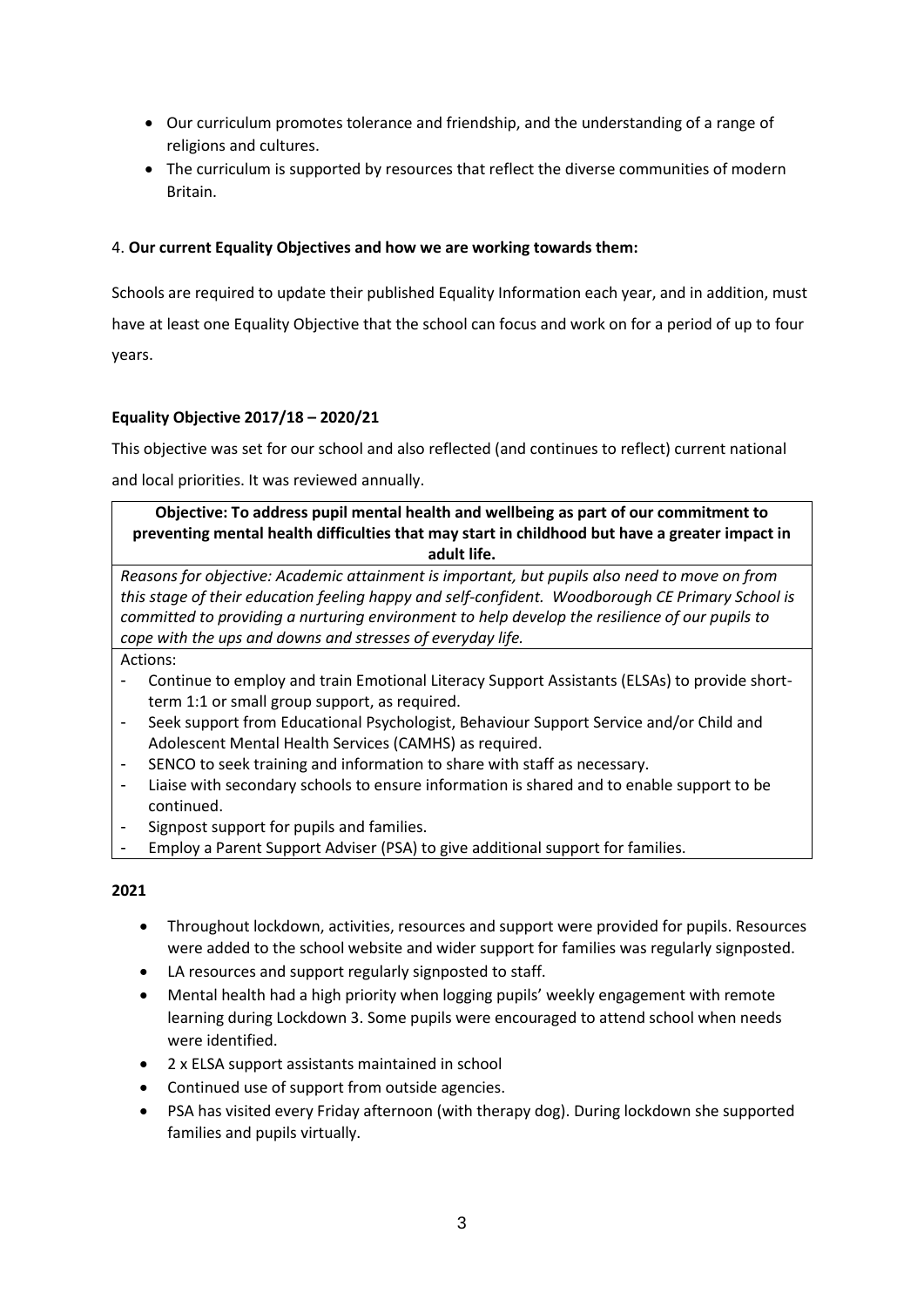#### **2020**

- Throughout Lockdown 1 resources and support for mental health were provided for pupils.
- As part of our recovery curriculum on return to school in September 2020, mental health education was given a priority.
- LA resources and support regularly signposted to staff.
- Mrs Ellis & Mrs McCormick (ELSA) continued support for pupils through 1:1 mentoring, pastoral support and interventions.
- Continued use of support from outside agencies.
- PSA visited every Friday afternoon (with therapy dog). During lockdown she supported families and pupils virtually.

## **2019**

- [Appointment of new Parent Support Adviser](https://woodboroughschool.org/wp-content/uploads/2020/03/New-PSA-letter-to-parents-March-2019.pdf)
- Training of new ELSA to replace another who left.
- All actions detailed in our Equality Objective were ongoing and successful.

## **2018**

- SIAMS (March 2018) '*The deeply embedded school values make a significant contribution towards the pupils' learning and the high standards of achievement, their exceptionally courteous and positive behaviour and positive relationships throughout the school community. Parents and staff talk about the school having a 'great sense of community' where everyone is 'supported and nurtured'. In the words of the vicar, 'love shines through here'. Staff say there is 'great warmth' in the school and that they 'love coming to school because it is like being part of a family'. Pupils say they enjoy coming to school and feel safe and free from bullying which reflects both good levels of attendance and the school's commitment to the 'Valuing All God's Children' document.'*
- OfSTED (September 2017) *'From your deep understanding of the pupils, you have identified the barriers affecting their learning and put in place a range of initiatives to address these. Additional provision is supporting pupils and their families in a variety of ways, for example, developing emotional literacy, providing assistance in improving attendance and enabling participation in extra-curricular activities and residentials.'*
- All actions detailed in our Equality Objective were ongoing.